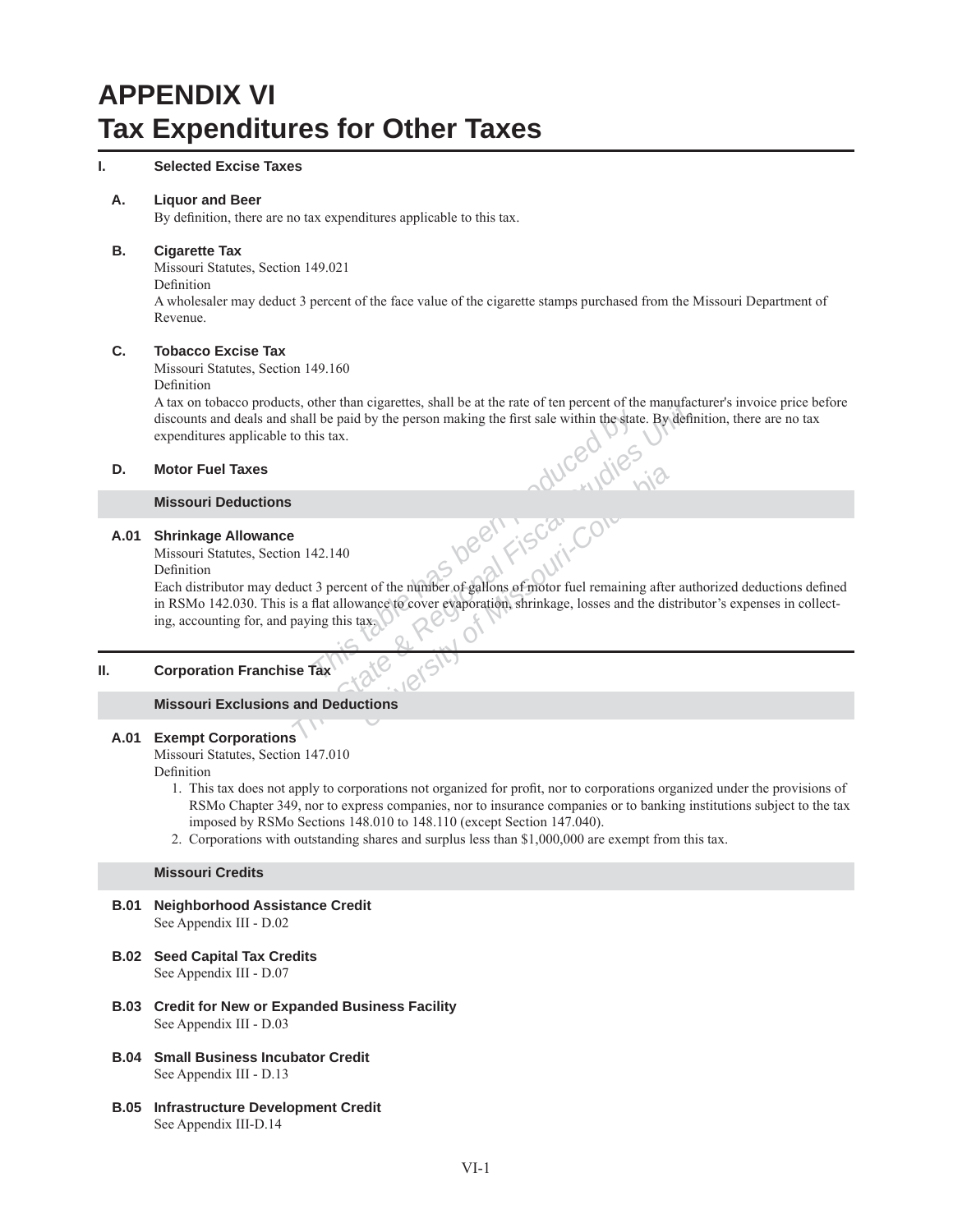- **B.06 Enterprise Zone Credit** See Appendix III - D.05
- **B.07 Development and Reserve Credit** See Appendix III - D.04
- **B.08 Export Finance Credit** See Appendix III - D.11
- **B.09 Community Bank Investment Credit** See Appendix III - D.20
- **B.10 Small Business Investment Credit** See Appendix III - D.17
- **B.11 Low Income Housing Credit** See Appendix III - D.12
- **B.12 Affordable Housing Credit** See Appendix III - D.10
- **B.13 Higher Education Scholarship Tax Credit** See Appendix III - D.18
- **B.14 Brownfield Tax Benefits Credit** See Appendix III - D.19
- **B.15 Maternity Home Credit** See Appendix III - D.25
- **The State State State State State State State State State State State State State State State State State State State State State State State State State State State State State State State State State State State State S B.16 Shelters for Victims of Domestic Violence Credit** See Appendix III - D.26
- **B.17 Rebuilding Communities Credit** See Appendix III - D.31
- **B.18 Transportation Development Credit** See Appendix III - D.33
	- **B.19 Agricultural Product Utilization Contributor Credit** See Appendix III - D.38
	- **B.20 New Generation Cooperative Incentive Credit** See Appendix III - D.43
	- **B.21 Remediation Tax Credit** See Appendix III - D.44
	- **B.22 Historic Preservation Credit** See Appendix III - D.24
	- **B.23 Mature Worker Child Care Credit** See Appendix III - D.49.
	- **B.24 Rebuilding Communities and Neighborhood Preservation Act Credit** See Appendix III - D.51
	- **B.25 Youth Opportunities Credit** See Appendix III - D.22
	- **B.26 SBA Guaranty Fee Credit** See Appendix III - D.45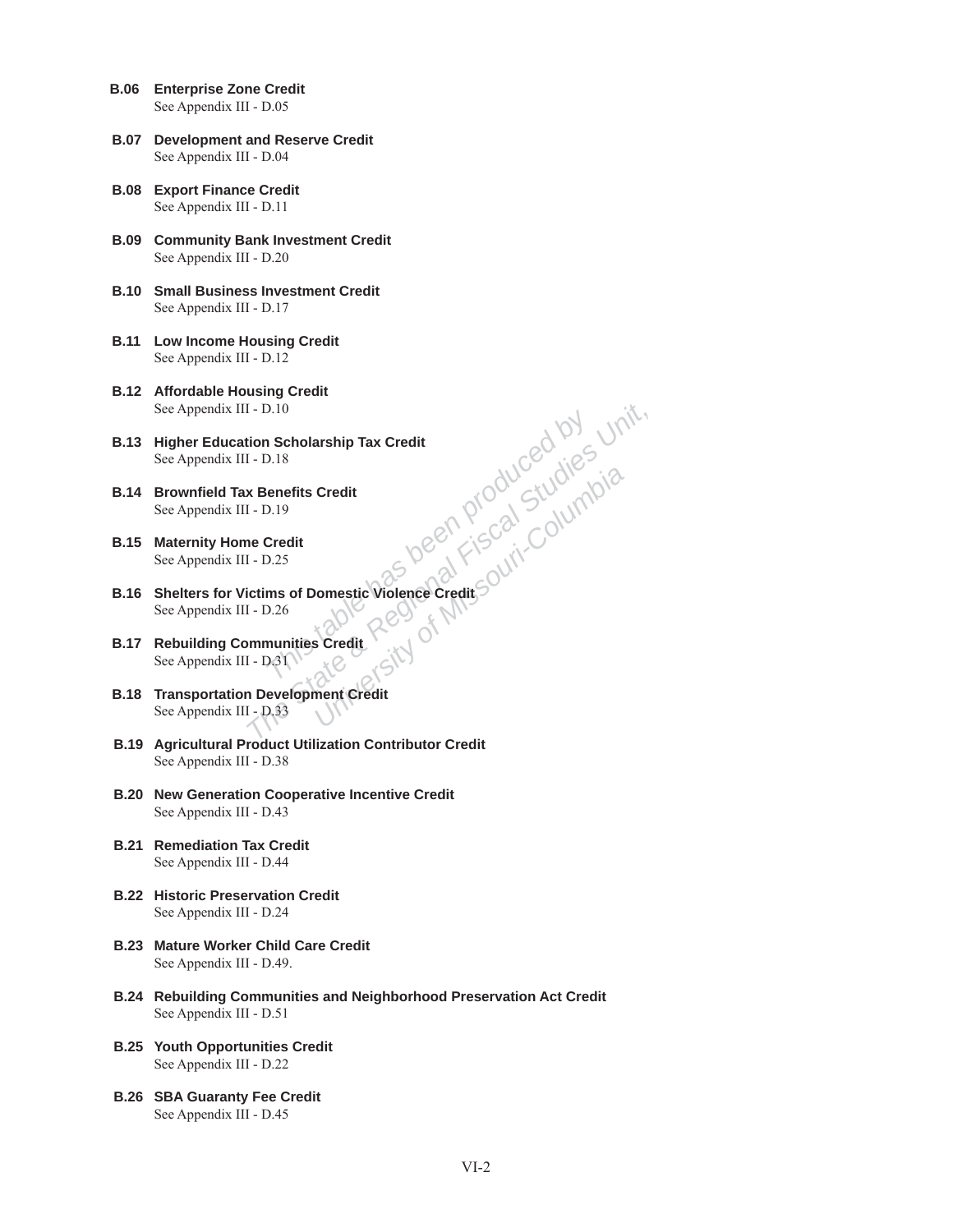- **B.27 Demolition Tax Credit**  See Appendix III - D.53
- **B.28 Development Tax Credit** See Appendix III - D.54
- **B.29 Business Use Incentives**  See Appendix III - D.21
- **B.30 New Enterprise Creation**  See Appendix III - D.42
- **B.31** Qualified Research See Appendix III - D.16
- **B.32 Family Development Account** See Appendix III - D.41
- **B.33 Film Production**  See Appendix III - D.28
- **B.34 Wood Energy Producers** See Appendix III - D.06
- **B.35 Special Needs Adoption Credit**  See Appendix III - D.08
- **B.36 Charcoal Producers Credit**  See Appendix III - D.23
- Prise Zone Credit<br>
Prise Zone Credit<br>
Prise Zone Credit<br>
Prise Zone Credit<br>
State & Regional Fiscal Studies Unit,<br>
State & Regional Fiscal Studies Unit,<br>
internet University of Missouri-Columbia<br> **Center** University **B.37 New Enhanced Enterprise Zone Credit**  See Appendix III - D.55
- **B.38 Missouri Quality Jobs**  See Appendix III - D.56
- **B.39 Residential Treatment Center**  See Appendix III - D.58
- **B.40 Pregnancy Resource Center**  See Appendix III - D.59
- **B.41 Family Farm Credit**  See Appendix III - D.60

# **III. Estate Tax**

By definition, there are no tax expenditures applicable to this tax.

## **IV. Insurance Premium Taxes**

#### **Missouri Deductions**

#### **A.01 Employer or Union Health Benefits**

Missouri Statutes, Section 148.390 Definition

Insurance companies are allowed to deduct the premiums associated with the following policies:

- 1. Employer of union health benefits
- 2. Retirement, pension or profit-sharing plans
- 3. Exempt annuities as defined in the Internal Revenue Code, Sections 401, 403, 404, 408 and 510.

#### **A.02 Retirement, Pension and Profi t-Sharing Plans**

See A.01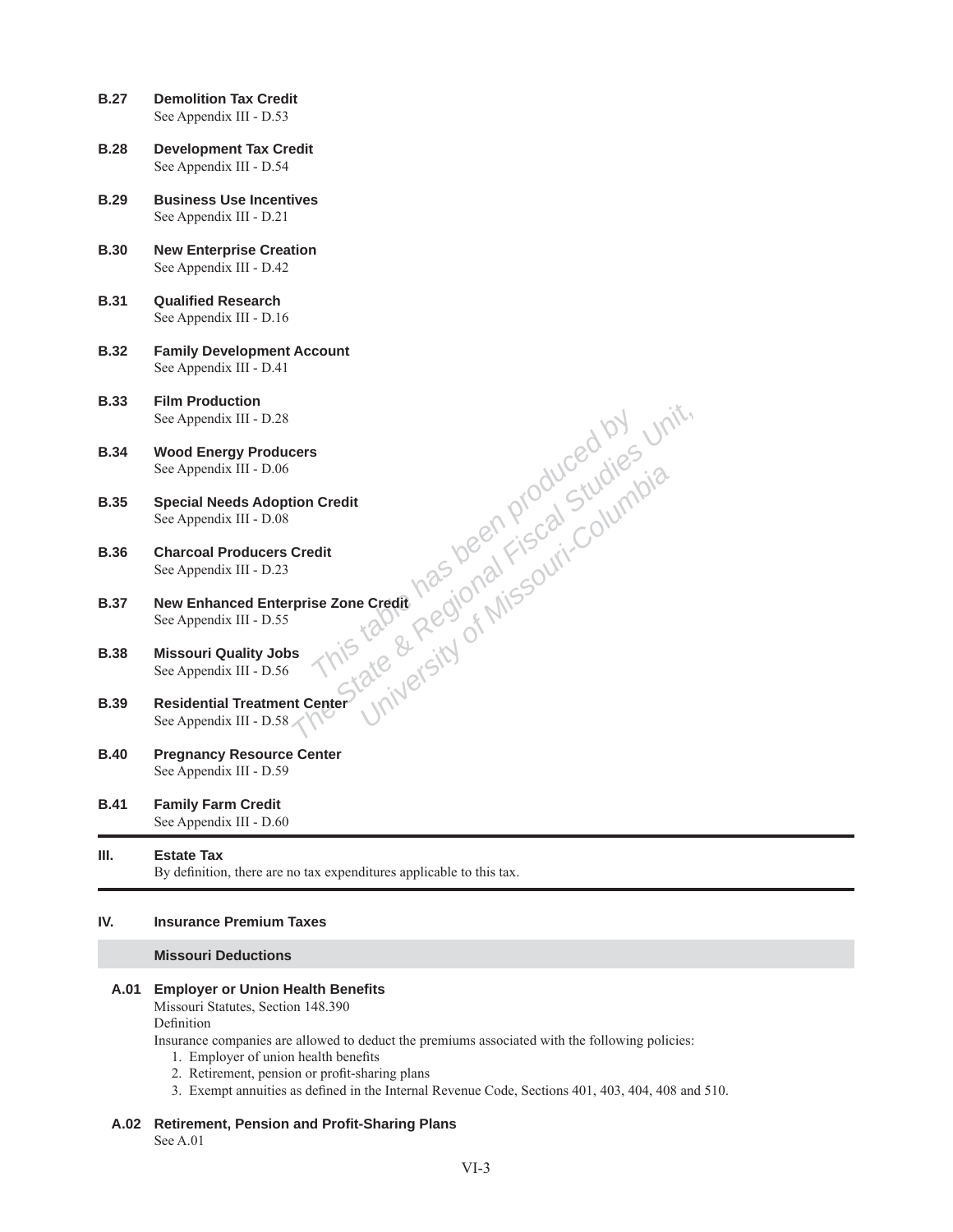#### **A.03 Exempt Annuities**

See A.01

#### **Missouri Credits**

 **B.01 Missouri Income Tax** Missouri Statutes, Section 143.471

#### **B.03 Examination Fees**

Missouri Statutes, Section 148.400 Definition

- Allowable credits may include the following:
	- 1. Examination fees
	- 2. Valuation fees
	- 3. Registration fees
	- 4. Personal property taxes
- **B.04 Valuation Fees**

See B.03

- **B.05 Registration Fees** See B.03
- **B.06 Personal Property Taxes** See B.03

# **B.07 Insurance Guaranty Credits**

Missouri Statutes, Section 375.774 and 376.745 Definition

**This table was a region** and the Missouri-Columbia<br> **The State State By Studies**<br> **The State By State By Studies And The State By Studies**<br> **The State By Insurance Guaranty Association**, the tax credits are taken over a t These credits are for the amounts contributed to either the Missouri Life and Health Guaranty Association or the Missouri Property and Casualty Insurance Guaranty Association. The tax credits are taken over a three-year period, beginning after the year of contribution at a rate of 33  $\frac{1}{3}$  percent per year.

# **B.08 Neighborhood Assistance Credit**

Missouri Statutes, Section 32.115 See Appendix III - D.02

# **B.09 State Health Insurance Pool**

Missouri Statutes, Section 376.975

Definition

Insurance companies are allowed a credit for their assessments to the State Health Insurance Pool. The amount of the credit is proportional to the company's premiums multiplied by the losses of the pool.

#### **B.10 Credit for New or Expanded Business Facility** See Appendix III - D.03

- **B.11 Enterprise Zone Credit** See Appendix III - D.05
- **B.12 Low Income Housing Credit** See Appendix III - D.12
- **B.13 Affordable Housing Credit** See Appendix III - D.10
- **B.14 Development and Reserve Credit** See Appendix III - D.04
- **B.15 Export Finance Credit** See Appendix III - D.11
- **B.16 Intrastructure Development Credit** See Appendix III - D.14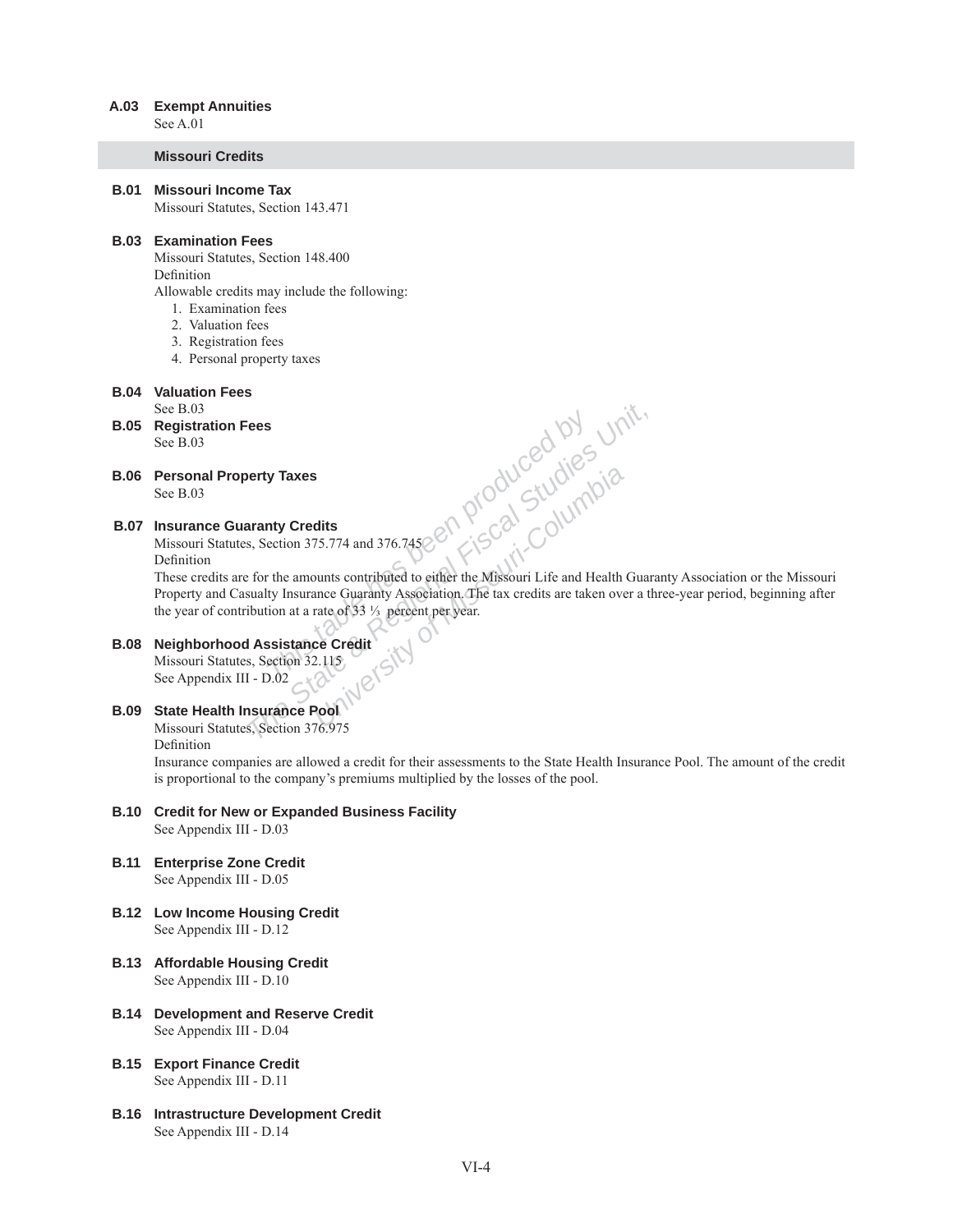- **B.17 Seed Capital Tax Credits** See Appendix III - D.07
- **B.18 Small Business Investment Credit** See Appendix III - D.17
- **B.19 Youth Opportunities Credit** See Appendix III - D.22
- **B.20 Brownfield Tax Benefits Credit** See Appendix III - D.19
- **B.21 Qualified Research Credit** See Appendix III - D.16

# **B.22 CAPCO Investment Credit**

Missouri Statutes, Section 135.500

Definition

*That makes an investment of certified capital may be entitled to a credit a*<br> *This faxe were credit* and may be sold or transferred. This faxe<br> **An Credit**<br> **An Credit**<br> **An Credit**<br> **An Credit**<br> **An Credit**<br> **Example 2** An insurance company that makes an investment of certified capital may be entitled to a credit against state premium tax liability. This credit may be carried forward indefinitely and may be sold or transferred. This law became effective Jan. 1, 1997.

- **B.23 Historic Preservation Credit** See Appendix III - D.24
- **B.24 Maternity Home Credit** See Appendix III - D.25
- **B.25 Shelters for Victims of Domestic Violence Credit** See Appendix III - D.26
- **B.26 Film Production Credit** See Appendix III - D.28
- **B.27 Rebuilding Communities Credit** See Appendix III - D.31
- **B.28 Missouri Individual Training Account Program Credit** See Appendix III - D.32
- **B.29 Transportation Development Credit** See Appendix III - D.33
	- **B.30 Business Use Incentives Tax Credit—Rebuilding Communities** See Appendix III - D.21
	- **B.31 Credit for New or Expanded Business Facility—Rebuilding Communities** See Appendix III - D.03
	- **B.32 Small Business Investment Credit—Rebuilding Communities** See Appendix III - D.17
	- **B.33 Dry Fire Hydrant Credit** See Appendix III - D.40
	- **B.34 Remediation Tax Credit** See Appendix III - D.44
	- **B.35 Mature Worker Child Care Credit** See Appendix III - D.49